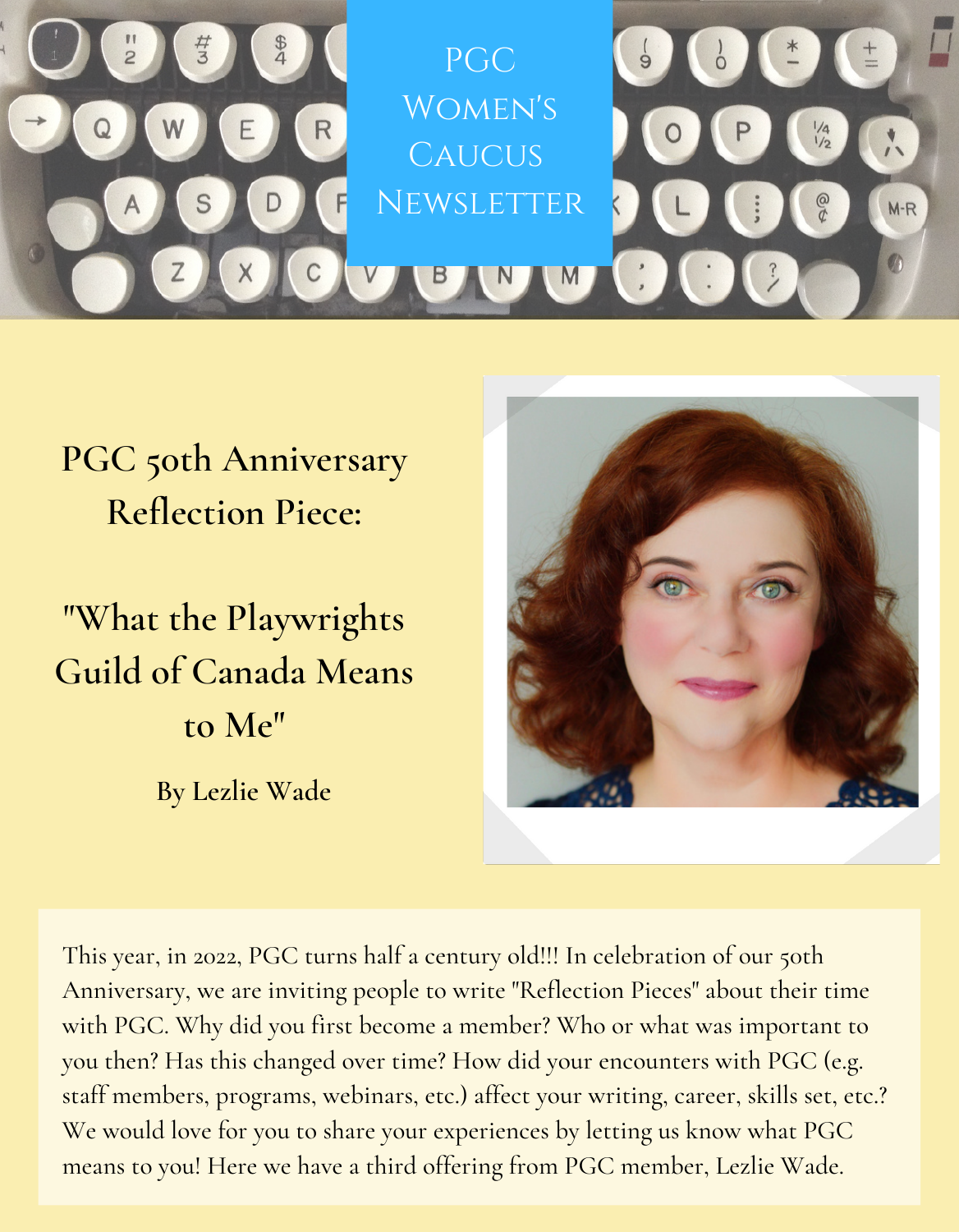## "What the Playwrights Guild of Canada Means to Me"

When I was little, people still said things like, "Children should be seen and not heard." And because I believed that adults knew best, I sat quietly at tables and in living room chairs observing human behaviour. I watched my mother grow stiff between the shoulder blades at a careless remark from an aunt or uncle. I observed the family dynamics between my father and his four brothers when they would compete at a dictionary game, or baseball, or for my grandfather's attention. I didn't know it at the time, but that was the beginning of my writing education. Observing + opinion = an idea. At least that's how it started for me.

My oldest cousin, who was an actor long before I even thought about a life on the stage, gave me a copy of *The Zoo Story* by Albee when I was about eleven. "It's amazing!" he said. "It will blow your mind." The way he went on, I was actually afraid to read it. After much procrastination, I finally sat in a dark corner of my room one night and, after finishing it, thought about how powerful a play could be. Limited set, two actors, and words with an impact. I may not have seen myself in any of the main characters, but I felt like someone observing from another bench nearby. I felt, in fact, perhaps the way the author did when the idea first came to him. In the dark of my room (I often read by candlelight because it made me feel like Emily Dickinson), I wondered, could I be a writer? Could I be a playwright?

I'm getting around to what joining the Playwright's Guild of Canada meant to me, but I have to set the stage. To say I wanted to be a writer was almost as difficult as saying I am a writer. To begin with, I couldn't find many plays written by women and therefore didn't think women could be playwrights. Writers always seemed to be men who drank a good scotch and, in real life, spoke like characters from a Mickey Spillane novel. I was no David Mamet or Sam Shepherd. I didn't feel like my prose was raw and gutsy. Theirs was a club that I didn't belong in. It was Theresa Rebeck and Paula Vogel who gave me the courage to even think about dredging up things "unladylike." Here were plays about female experience without pandering or sentimentality. The impact these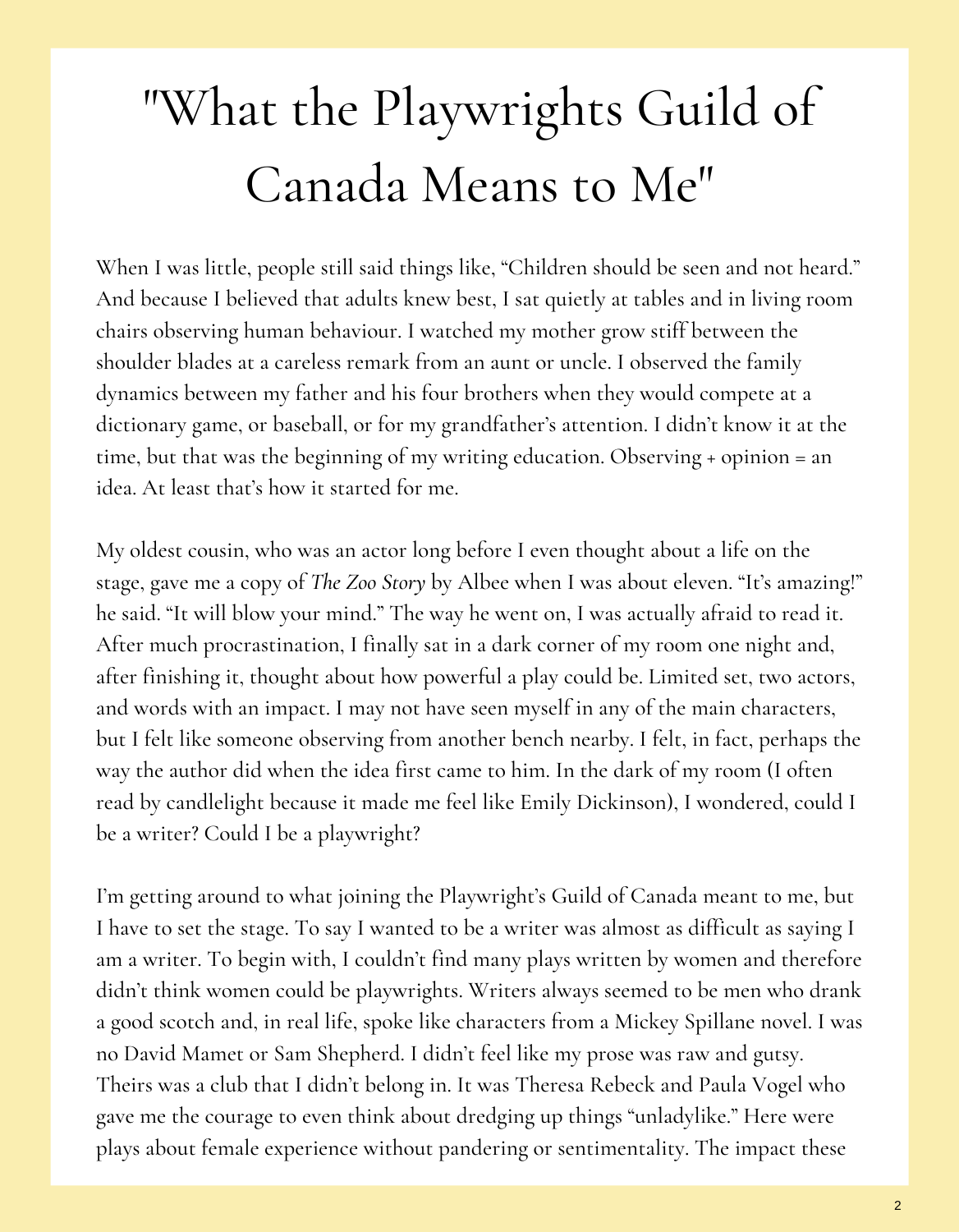writers had on me was profound, but still, I was daunted. Even if I had something to say, how would I ever get produced? I dabbled with ideas (many still half-written in my filing cabinet) and instead pursued a career as an actor. Every time I considered writing, someone would shoot me down. I even had a roommate at one point tell me straight out that he wasn't interested in the female experience and would never read anything by a female writer. Is it any wonder so many of us use nom de plumes? Little did he know that I was secretly, quietly, putting thoughts on paper every day. No one could stop me from writing. In fact, if I'm honest, I'd have to say that his misogyny actually inspired me to write even more. I just had to find the courage to share it and that was something altogether different.

Then, one summer, I was approached by an artistic director to write an environmentally-based one-woman show for elementary schools. I went home that September and wrote *Poor Lydia is Lost*. I still remember what it felt like to hold the completed script in my hand. The sheer satisfaction of creating something for performance was profound. And that was it! That was my foray into playwriting. Did I think of myself as a playwright? I did not. I couldn't give myself permission. Even when my adaptation of *A Christmas Carol* was produced at Theatre Orangeville, the Globe, Theatre Sudbury, and Carousel Theatre in Vancouver – even then, I did not dare call myself a playwright. It wasn't until I joined the Playwright's Guild of Canada that I finally allowed myself to even consider such a thing. Isn't it amazing what joining an organization like that can do? The acknowledgment that comes from being accepted gives a person validation, which is crucial when starting out. Hell, it still matters to me now.

I think we all struggle with some form of identity, which, in this business, is so important. Our stories matter. So, to be with playwrights, amongst playwrights, supported by playwrights, has meant the world to me in terms of my place in Canadian arts. The writing process is solitary and my life somewhat introverted (more so with COVID) so, I find comfort in knowing that the Guild is looking out for my best interests, whether it's in terms of opportunities, royalties, advice, information, or support.

Now, in an ironic twist of fate, I'm heard, even if I'm not always seen.